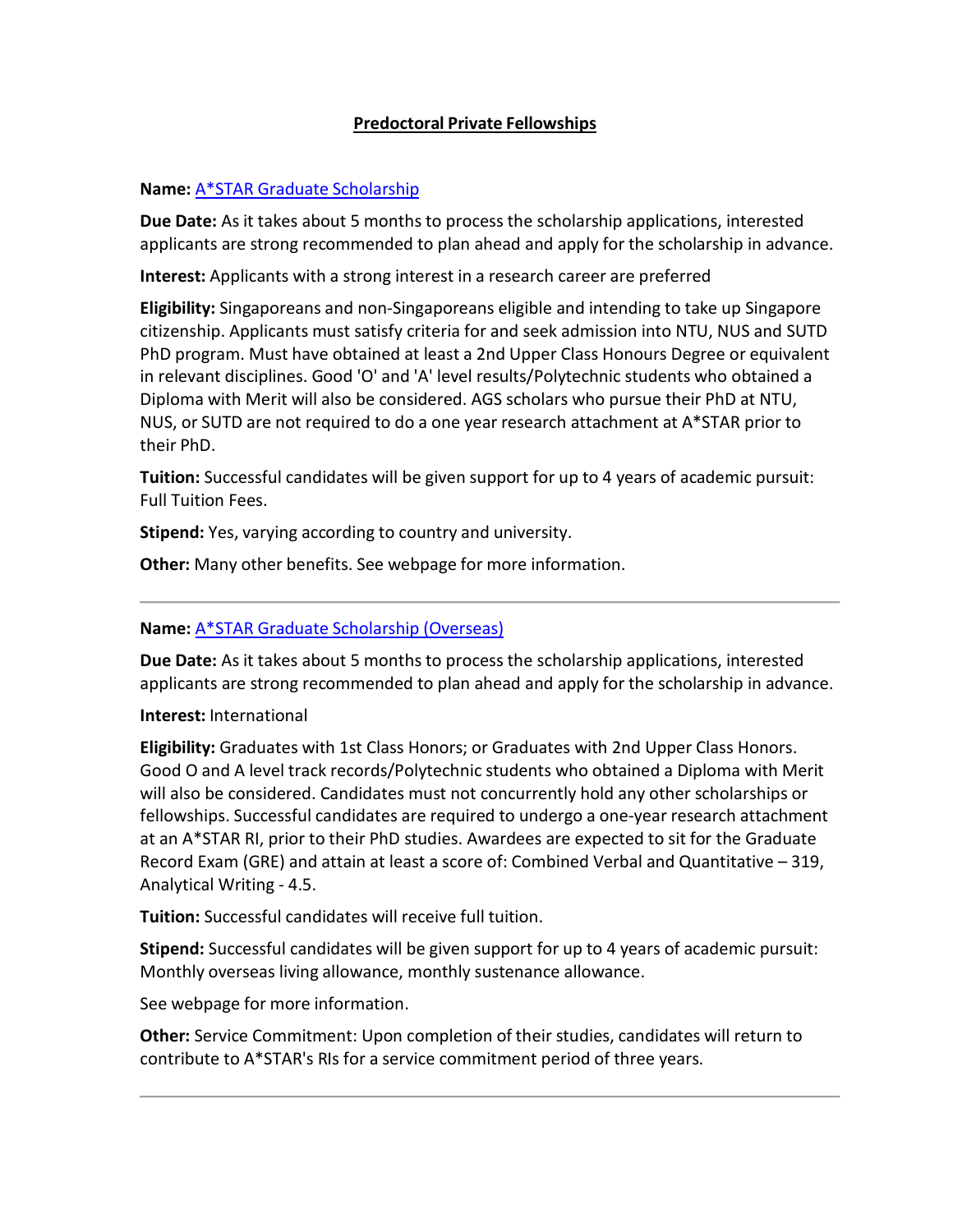#### **Name:** A\*STAR National Science [Scholarships](http://www.a-star.edu.sg/Awards-Scholarship/Scholarships-Attachments/For-Graduate-PhD-Studies/National-Science-Scholarship-MD-PhD.aspx) (MD-PhD)

**Due Date:** As it takes about 5 months to process the scholarship applications, interested applicants are strong recommended to plan ahead and apply for the scholarship in advance.

**Interest:** Candidates should demonstrate a strong interest in both research and clinical studies.

**Eligibility:** Successful candidates who are not Singapore Citizens are expected to take up Singapore Citizenship. Candidates must have a first degree in relevant disciplines, and have obtained First Class Honors, GPA of 3.8 and above from US universities or a CAP of 4.5 and above from local universities. Candidates are expected to attain good GRE scores. All successful awardees would also have to obtain a score of at least 4.5 for the Analytical Writing components. Applications without GRE test scores will still be considered but successful candidates will have to satisfy the GRE requirement prior to them embarking on their PhD studies. Candidates should have completed the first year of the MD program at Duke-NUS GMS. Candidates should have satisfied the criteria for admission into the Duke-NUS GMS MD-PhD or PhD program.

**Tuition:** Full Tuition Fees paid for up to 4 years of PhD studies at DUKE Duke-NUS GMS.

**Stipend:** Undisclosed amount.

**Other:** The NSS(MD-PhD) scholarship comes with a four-year service commitment, after completion of the MD-PhD or subsequent residency training.

### **Name:** A\*STAR National Science [Scholarships](http://www.a-star.edu.sg/Awards-Scholarship/Scholarships-Attachments/For-Graduate-PhD-Studies/National-Science-Scholarship-PhD.aspx) (PhD)

**Due Date:** As it takes about 5 months to process the scholarship applications, interested applicants are strong recommended to plan ahead and apply for the scholarship in advance.

**Interest:** Candidates must have a strong interest in a research career.

**Eligibility:** Singaporeans and other nationals intending to take up Singapore citizenship. Candidates with outstanding undergraduate results in relevant disciplines: UK universities – 1st Class Honors Degree, US universities – GPA of 3.8 and above, Local universities – CAP of 4.5 and above.

Candidates are expected to sit for the Graduate Record Exam (GRE) prior to, or during the course of their application, and score as follows: Verbal & Quantitative – 322, Analytical Writing – 4.5 Candidates should have gained or be in the process of gaining admission into a top overseas university to pursue PhD training in biomedical sciences, physical sciences or engineering. Candidates must have a strong interest in a research career. Successful candidates are required to undergo a one-year research attachment at an A\*STAR RI, prior to their PhD studies.

**Tuition:** Support for up to five years of PhD study; full tuition fees.

**Stipend:** Undisclosed amount.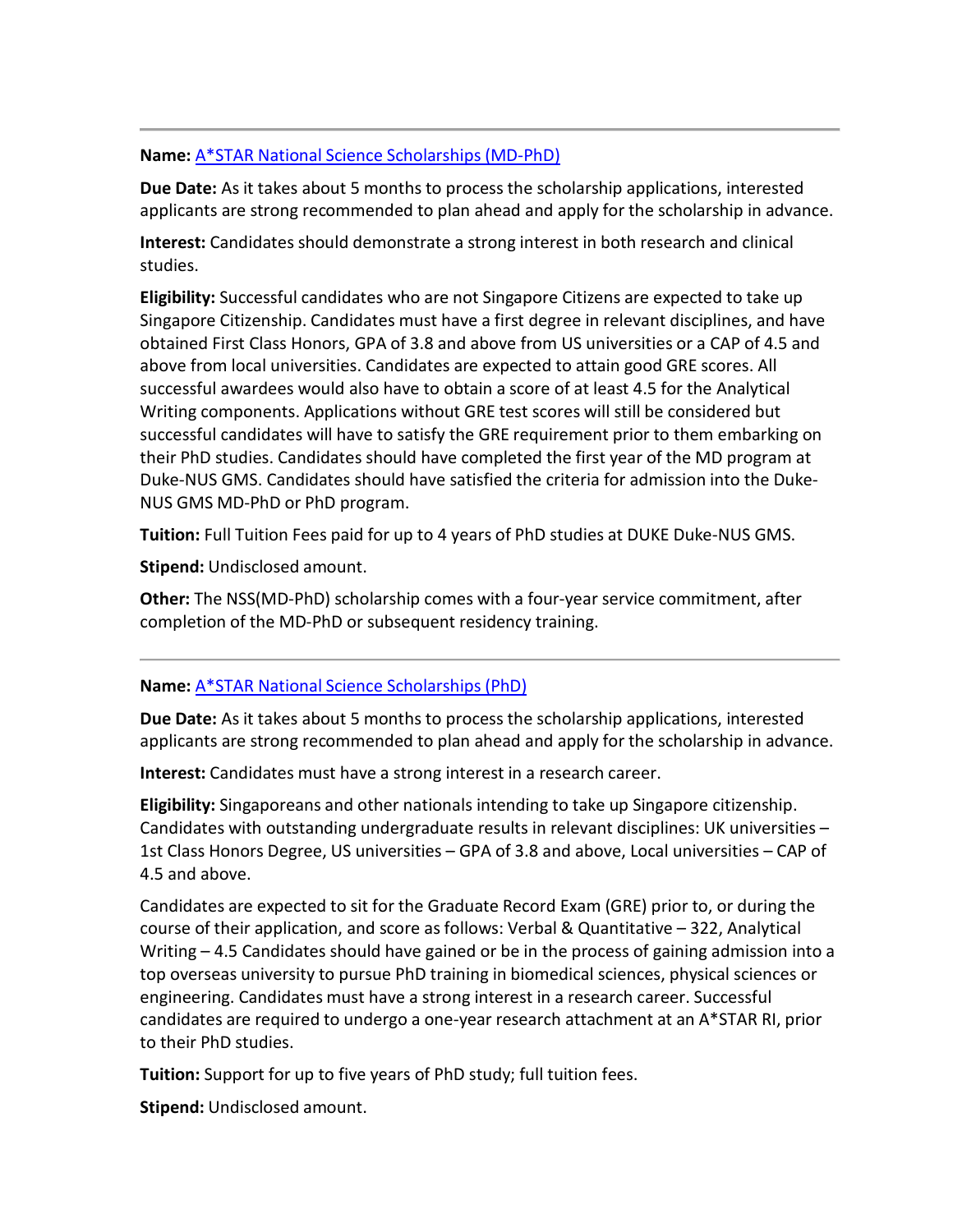**Other:** Upon completion of PhD, scholars will return to Singapore and contribute to A\*STAR's research institutes for four years.

## **Name:** A\*STAR Research [Attachment](http://www.a-star.edu.sg/Awards-Scholarship/Scholarships-Attachments/For-Graduate-PhD-Studies/A-STAR-Research-Attachment-Programme.aspx) Programme (ARAP)

**Due Date:** Undisclosed. Inquire with program coordinators.

**Interest:** International

**Eligibility:** PhD students may participate in this program if their home university supervisor has a collaboration with an A\*STAR researcher. Open for application by International students. Have a bachelor's degree with at least a second class (upper) honors or equivalent.

**Tuition:** N/A

**Stipend:** S\$2,500 per month. One-time airfare grant of up to S\$1,500, one-time Settling-in allowance of S\$1,000 provided that the student spends at least 1 year at an A\*STAR RI. Receive medical insurance and conference allowance.

### **Name:** A\*STAR Singapore [International](http://www.a-star.edu.sg/Awards-Scholarship/Scholarships-Attachments/For-Graduate-PhD-Studies/Singapore-International-Graduate-Award.aspx) Graduate Award (SINGA)

**Due Date:** There are 2 admission points for SINGA per academic year - August and January intakes. For admission in August, application is open after the closing date of the previous intake to 1 January of the current year.

**Interest:** Biomedical Sciences, Physical Science, Engineering.

**Eligibility:** Open for application by all international students. Graduates with a passion for research and excellent academic results. Good skills in written and spoken English. Good reports from academic referees.

**Tuition:** Support for up to 4 years of PhD studies: tuition fees.

**Stipend:** Monthly stipend of up to S\$2,500 after passing the qualifying examination. Onetime airfare grant of up to S\$1,500, one-time settling-in allowance of S\$1,000, medical insurance, and conference allowance.

**Name:** American Association of University Women American [Dissertation](http://aauw-amdissert.scholarsapply.org/default.aspx) Fellowships

**Due Date:** November 15, 2015, 5:00pm CST

**Interest:** Advancing equality for women and girls through advocacy, education, philanthropy, and research.

**Eligibility:** The American Fellowships are not open to previous recipients of any AAUW national fellowship or grant (not including branch or local awards or Community Action Grants). Also, AAUW boards, committees, panels, task forces, staff and current interns are not eligible to apply for fellowship and grant awards. American Fellowship candidates must be U.S. citizens or permanent residents of the United States as of November 15, 2014. American Fellowships are open to scholars in all fields of study. The American Dissertation Fellowship must be used for the final year of writing the dissertation. Applicants must have completed all coursework, passed all preliminary exams, and had the dissertation research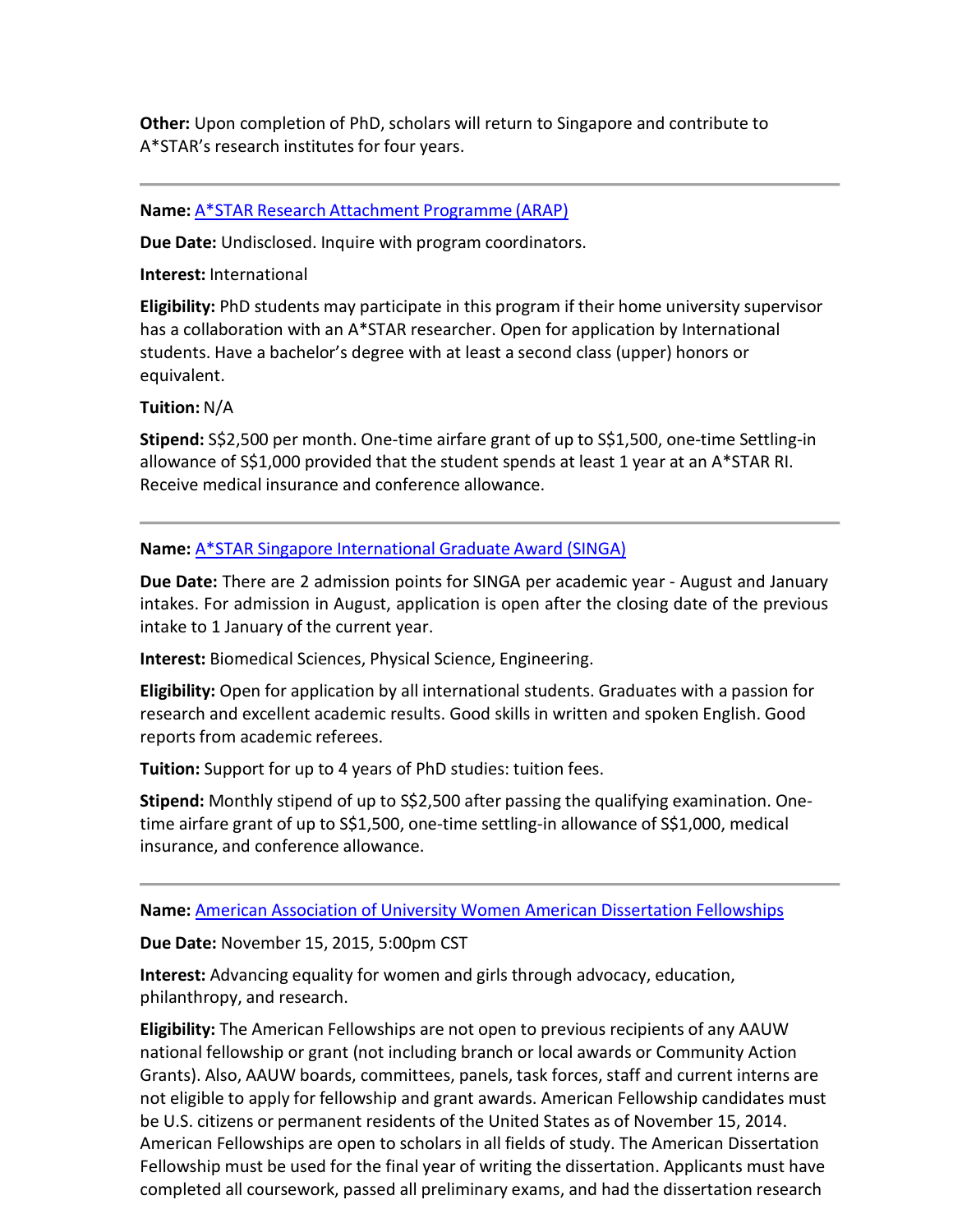proposal or plan approved by November 15, 2015. The doctoral degree/dissertation must be completed between April 1 and June 30, 2017. Degree conferral must be between April 1 and September 15, 2017. Dissertation Fellows are not required to study in the U.S. Funds may not be used for extended field research. Students already holding a fellowship or grant for the purpose of supporting their final year of writing or completing the dissertation the year before the fellowship year are not eligible to apply. Applicants may apply up to two times for a fellowship for the same dissertation project. The fellowship is intended for applicants who are completing their first doctoral degree.

## **Tuition:** N/A

## **Stipend:** \$20,000

**Other:** The purpose of the Dissertation Fellowship is to offset a scholar's living expenses while she completes her dissertation.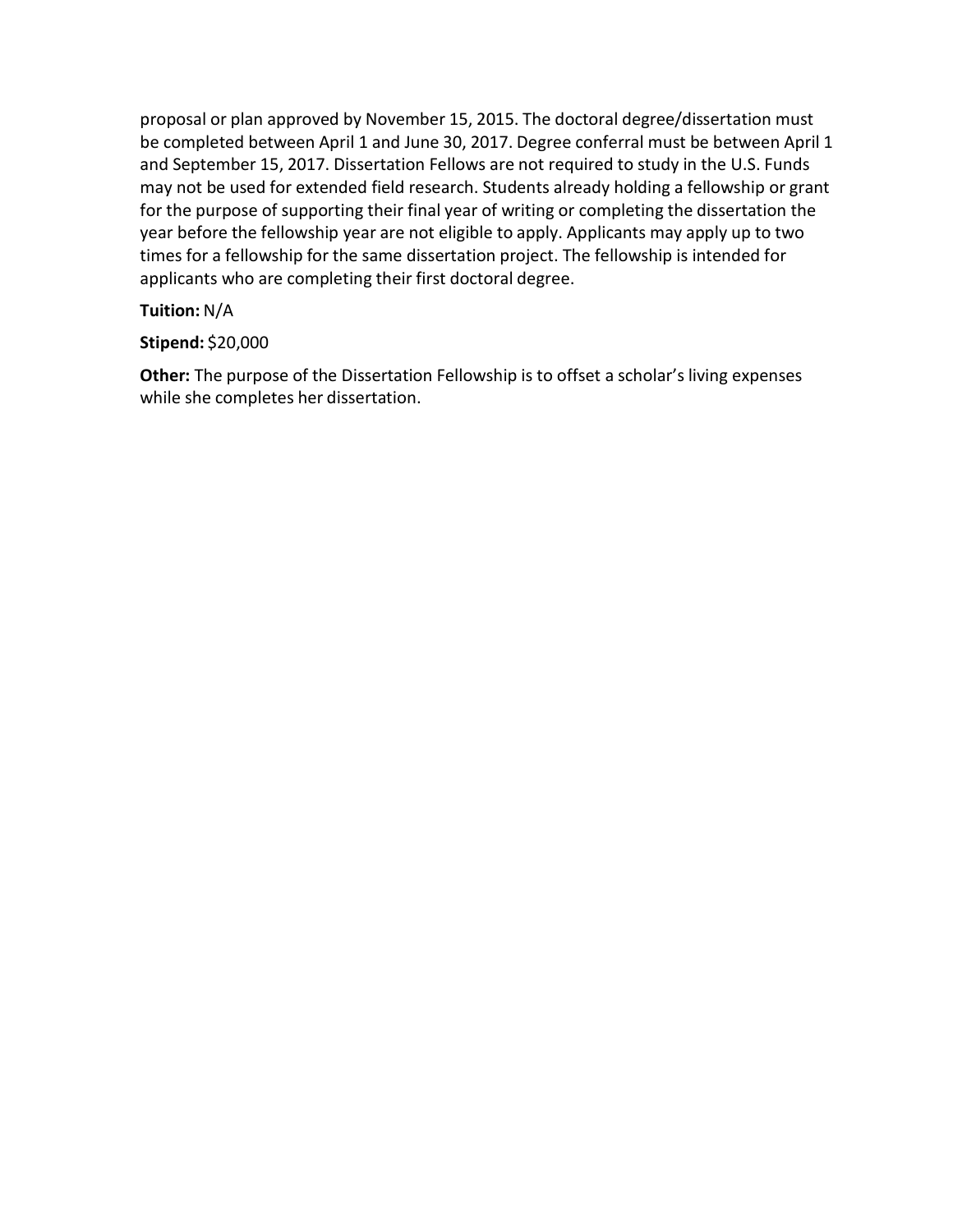#### **Name:** American [Association](http://aauw-ampub.scholarsapply.org/) of University Women American Publication Grant

### **Due Date**: November 15, 2015, 5:00pm CST

#### **Interest:** Women

**Eligibility:** The American Fellowships are not open to previous recipients of any AAUW national fellowship or grant (not including branch or local awards or Community Action Grants). Also, AAUW boards, committees, panels, task forces, staff and current interns are not eligible to apply for fellowship and grant awards. American Fellowship candidates must be U.S. citizens or permanent residents of the United States as of November 15, 2015. American Fellowships are open to scholars in all fields of study. Summer/Short-Term Research Publication Grants applicants must hold a PhD, EdD, DBA, MFA, JD, MD, DMD, DVM, DSW, or MPH at the time of application. Tenured professors are not eligible. The grants are for tenure-track, part-time and temporary faculty, as well as new and established researchers at universities. Scholars with strong publication records should seek funding elsewhere. Time must be available for 8 consecutive weeks of final manuscript preparation. While many recipients, especially full-time faculty members, will use the awards during the summer, recipients may use the funds at any time during the fellowship year. All applicants must demonstrate that the support will result in a reduction of their ongoing work- related activities. The grants are not for preliminary research. Activities undertaken during the grant period can include drafting, editing, or modifying manuscripts; replicating research components; responding to issues raised through critical review; and other initiatives to increase the likelihood of publication. It must be an original publication and cannot be coauthored. Applicants may not apply for both a Postdoctoral Research Leave Fellowship and a Summer/Short-Term Research Publication Grant in the same fellowship year.

### **Tuition:** N/A

**Stipend:** \$6,000 is available for an eight-week grant period.

**Other:** The primary criterion for fellowship awards is scholarly excellence. Applicants are reviewed by distinguished scholars and should be prepared accordingly.

## **Name:** American Association of University Women Career [Development](https://aauw-cdg.scholarsapply.org/) Grants

**Due Date:** December 15, 2015, 5:00pm CST

### **Interest:** Women

**Eligibility:** Are U.S. citizens or permanent residents; hold an earned (not honorary) bachelor's degree; received their bachelor's degree on or before June 30, 2011; do not hold an earned (not honorary) graduate or professional degree; plan to enroll or are enrolled in courses/activities that are required for professional employment or advancement; and plan to enroll or are enrolled in one of the following: bachelor's or associate's degree that is different from the field of study of the previously earned bachelor's degree, master's degree, certification program, technical school, and professional degree (eg MD, JD).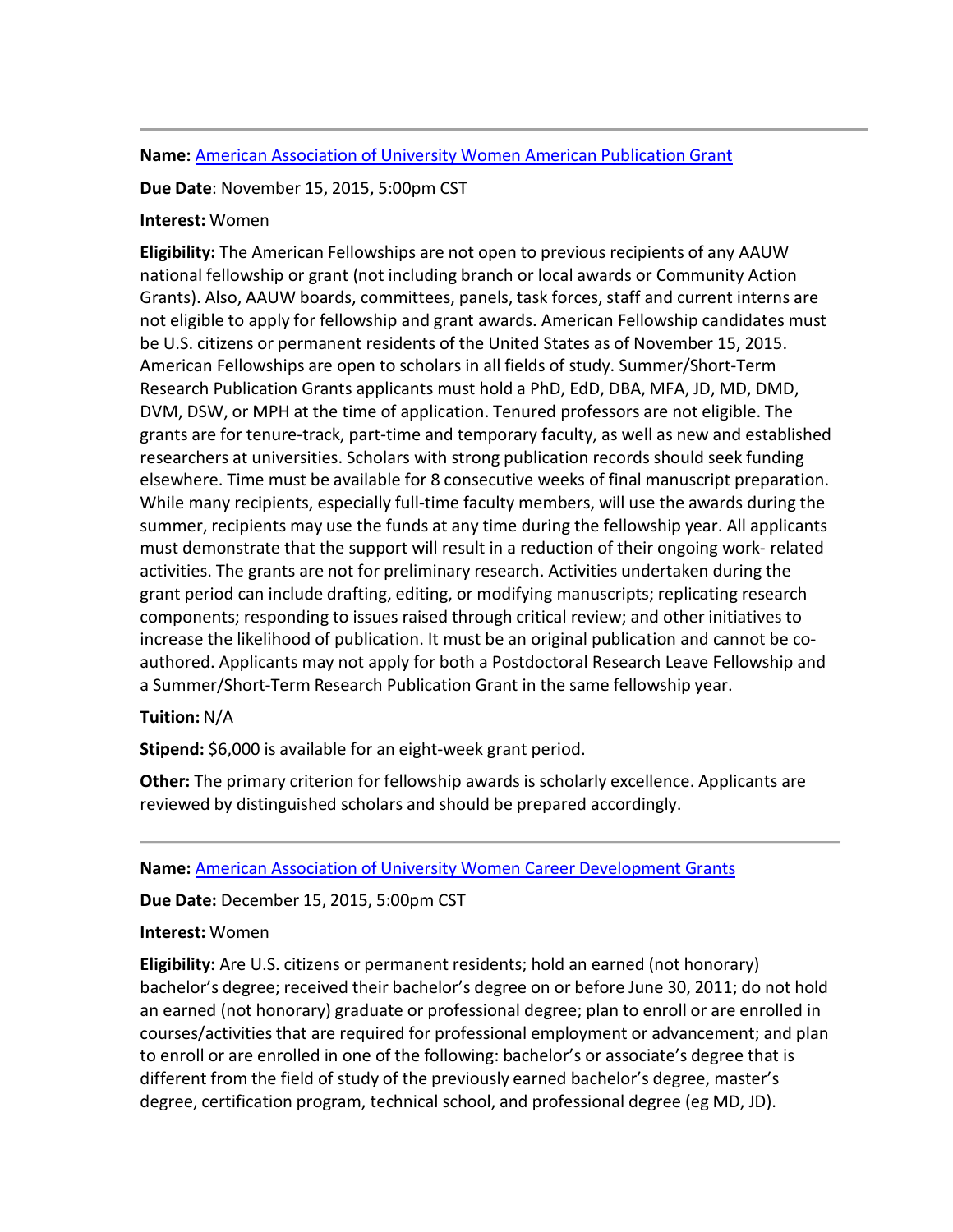**Tuition:** N/A

**Stipend:** \$2,000-12,000

**Other:** Primary consideration is given to women of color, women pursuing credentials in nontraditional fields, and women who do not currently hold an advanced degree.

**Name:** American Association of University Women [Community](https://aauw-cag.scholarsapply.org/) Action Grant

**Due Date:** January 15, 2015, 5:00pm CST

**Interest:** Needs of women and girls or that provide information to educate and benefit the public on those issues.

**Eligibility:** Applicants must be individuals, AAUW branches, AAUW state organizations or local community-based nonprofit organizations (including universities). Project Directors must be the applicant and U.S. citizens or permanent residents. The proposed activity must take place within the U.S. or its territories. Nonprofit organizations and universities must be based in the U.S. or its territories. Organizations (including universities) must have 501(c)(3) tax exempt status. AAUW branch/state applicants must have 501(c)(3) or 501(c)(4) tax exempt status. AAUW boards, committees, panels, task forces, staff and current interns are not eligible to apply for AAUW awards. The proposed activity must have direct community or public impact. Proposals from AAUW branches or AAUW state organizations must be approved and signed by the branch or state president. Proposals from local communitybased nonprofit organizations must be approved and signed by the organization's executive director. Community Action Grants are not available for the development of written work for academic credit or for research that will be used for a degree thesis or dissertation.

### **Tuition:** N/A

**Stipend:** One-Year Grant: \$2,000 - \$7,000 over one year, Two-Year Grant: \$5,000 - \$10,000 over two years.

**Other:** Special consideration given to: Projects focused on K-14 (including 2-year colleges) girls' achievement in math, science and/or technology. Projects that seek community partners. Community partners might include local schools or school districts, businesses and other community-based organizations.

**Name:** American Association of University Women [International](http://aauw-international.scholarsapply.org/) Fellowships

**Due Date:** December 1, 2015, 5:00pm CST

**Interest:** International, Women.

**Eligibility:** Citizenship in a country other than the United States (dual citizenship is not allowed) or possession of a non-immigrant visa if residing in the U.S. Academic degree (earned in the U.S. or abroad) equivalent to a U.S. bachelor's degree completed by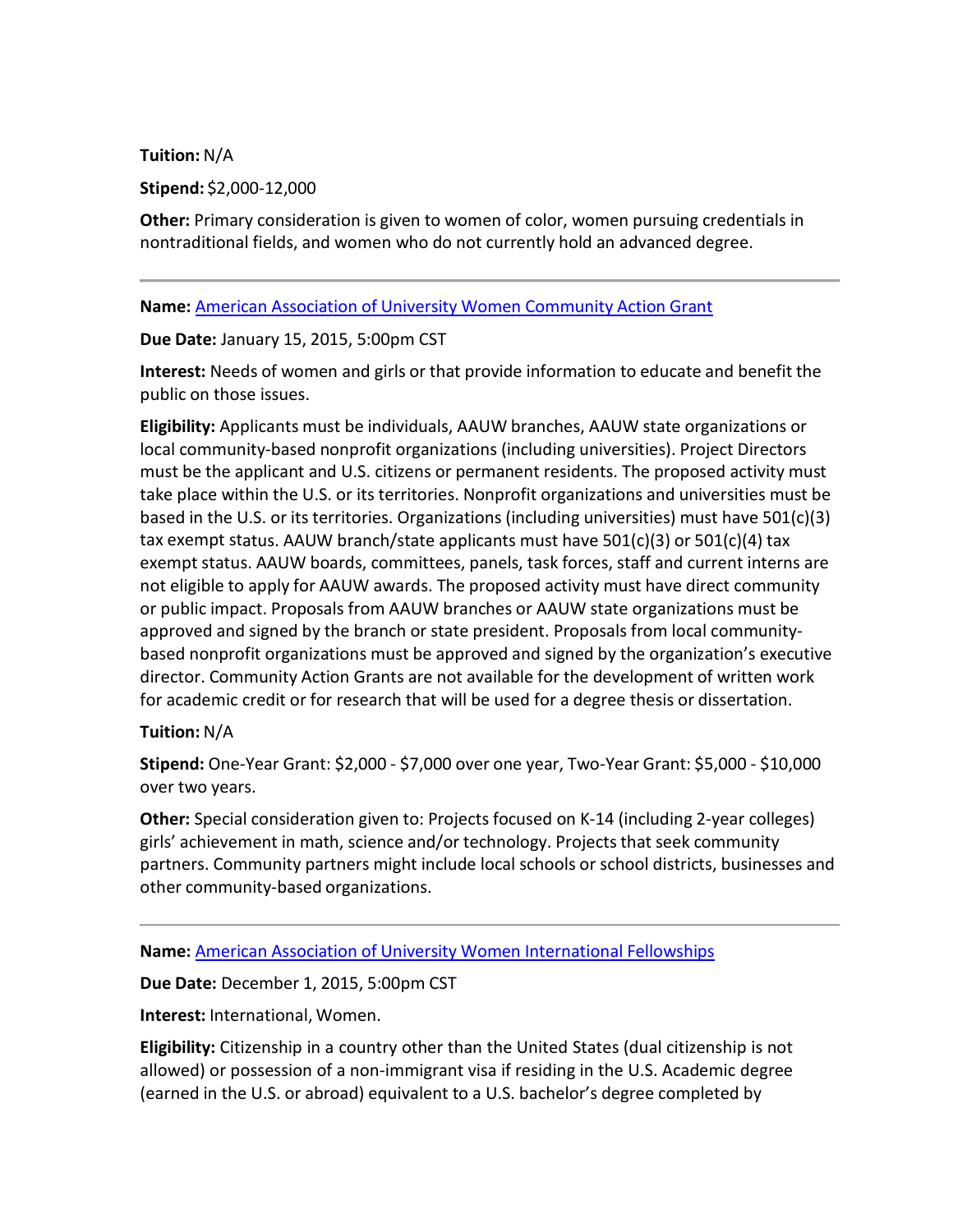September 30, 2015. Intention to devote herself full-time to the proposed academic plan during the fellowship year. Intention to return to her home country to pursue a professional career. Master's/First Professional Degree and Doctoral applicants must have applied by December 1, 2015, to an accredited institution of study for the period of the fellowship year and must indicate the name of the institution in the International Fellowship application. Master's/First Professional Degree fellowships are intended for master's or professional degree-level programs such as JD, MFA, LLM, MArch, or medical degrees such as MD, DDS, etc.

See webpage for more information.

**Tuition:** N/A

**Stipend:** Master's/First Professional Degree: \$18,000, Doctoral: \$20,000, Postdoctoral: \$30,000

**Other:** Preference is given to women who show prior commitment to the advancement of women and girls through civic, community, or professional work.

**Name:** American Association of University Women [International](http://www.aauw.org/resource/apply-for-an-international-project-grant/) Project Grants Application

**Due Date:** December 15, 2015 5:00pm EST

**Interest:** Women

**Eligibility:** Only women who completed an AAUW International Fellowship between 1999 and 2013 are eligible to apply. View the Application Instructions for additional guidelines.

**Tuition:** N/A

**Stipend:** \$5,000–\$7,000

**Other:** The grants provide support for community-based projects that benefit women and girls in the fellow's home country.

**Name:** American Association of University Women Selected Professions [Fellowships](https://aauw-spf.scholarsapply.org/default.aspx)

**Due Date:** January 12, 2015, 5:00pm CST

**Interest:** Women

**Eligibility:** AAUW awardsfellowships in these categories to women who are citizens or permanent residents of the United States who have achieved high standards of academic excellence and show promise of distinction in their respective fields. There are no restrictions on an applicant's age or institution of study within the United States. Applicants must be full-time students at an accredited U.S. institution during the fellowship year, and should be pursuing a course of study in the U.S. over the full academic year. Priority is given to women who do not already hold a master's or first professional degree.

See webpage for more information.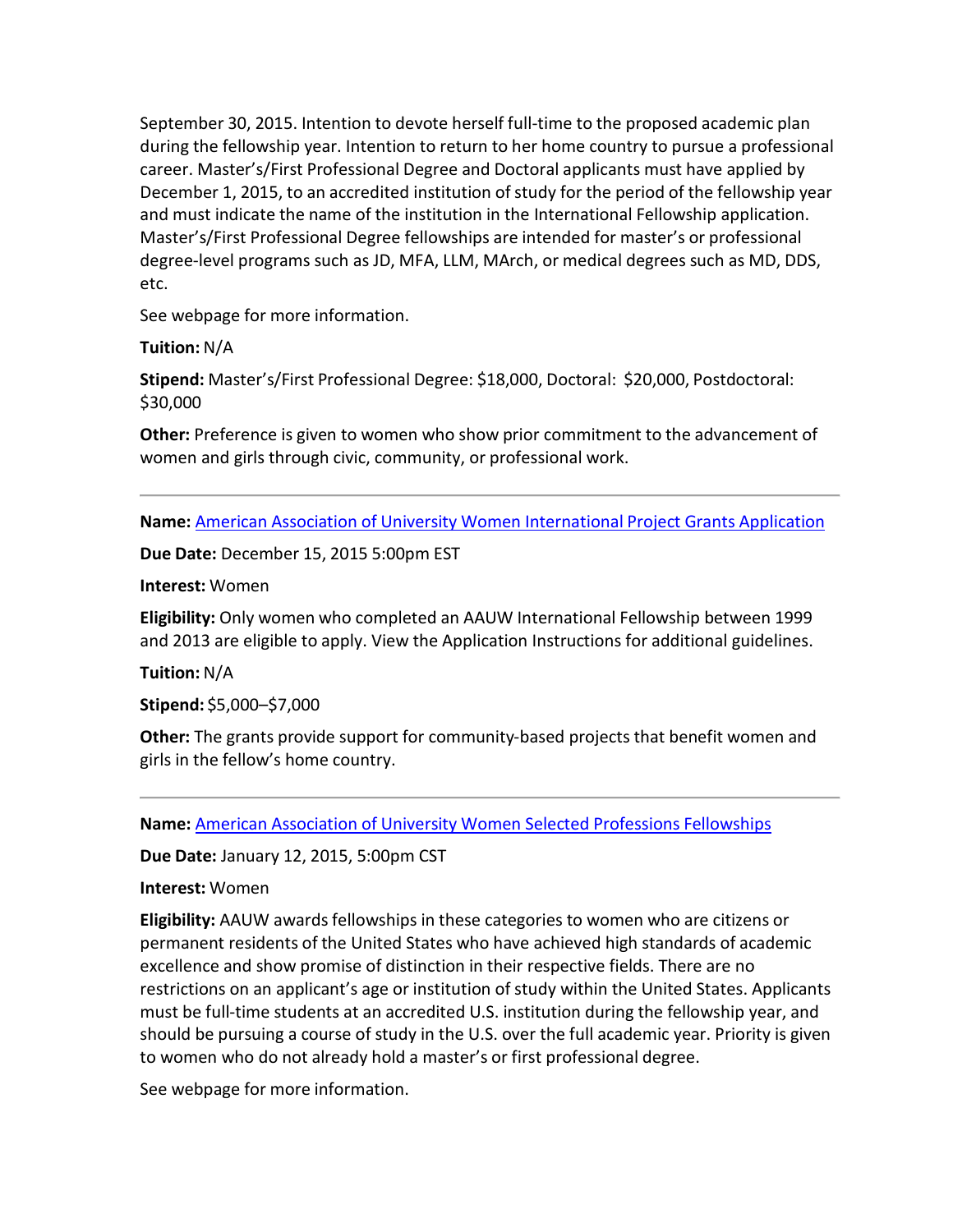**Tuition:** N/A

**Stipend:** \$5,000— \$18,000

**Other:** Applications submitted that do not adhere to the specified fields of study for funding as outlined above will be disqualified.

**Name:** American Heart Association Founders Affiliate [Predoctoral](http://my.americanheart.org/professional/Research/FundingOpportunities/ForScientists/Winter-2015----Predoctoral-Fellowship_UCM_443316_Article.jsp) Fellowship

**Due Date:** January 15, 2015, 5:00pm CDT

**Interest:** Research broadly related to cardiovascular function and disease and stroke, or to related clinical, basic science, bioengineering or biotechnology, and public health problems, including multidisciplinary efforts.

**Eligibility:** Post baccalaureate, predoctoral MD, PhD, DO, DVM (or equivalent) student who seeks research training with a sponsor/mentor prior to embarking on a research career. A full-time student working towards his/her degree. At the time of activation, the applicant must: have completed initial coursework and be at the stage of their doctoral program where they can devote full-time effort to research or activities related to their development into independent researchers.

**Tuition:** N/A

**Stipend:** Up to \$50,000; institution may supplement stipend.

**Name:** American Society for Microbiology [Headquarter's](http://www.asm.org/index.php/employment/career-connections/24-education/postdoc-scientist/93269-career-advancement-fellowship) (HQ) Career Advancement **[Fellowship](http://www.asm.org/index.php/employment/career-connections/24-education/postdoc-scientist/93269-career-advancement-fellowship)** 

**Due Date:** January 31, 2015

**Interest:** Microbiology or related fields.

**Eligibility:** Doctoral degree in microbiology or related fields. Basic understanding of career options available in microbiology, especially non-academic research related jobs (clinical microbiology, industry, etc). Ability to build relationships and networks with those working in the career education field at universities and other research institutions, government, industry, etc. Proven proficiency in handling multiple priorities and projects, often under tight deadlines. Demonstrated verbal and written communication skills. Ability to communicate complex ideas to public, professional, and diverse audiences through public speaking and written documents/articles. Strong writing and editing skills. Strong computer skills, particularly in Word, Excel, and PowerPoint. Team player who can thrive working with a diverse group of programmatic areas (education, meetings, communication, etc). Demonstrated interest in professional career development (through committee work, campus role, training, associations, and online membership). Experience in peer mentoring or campus leadership role.

**Tuition:** N/A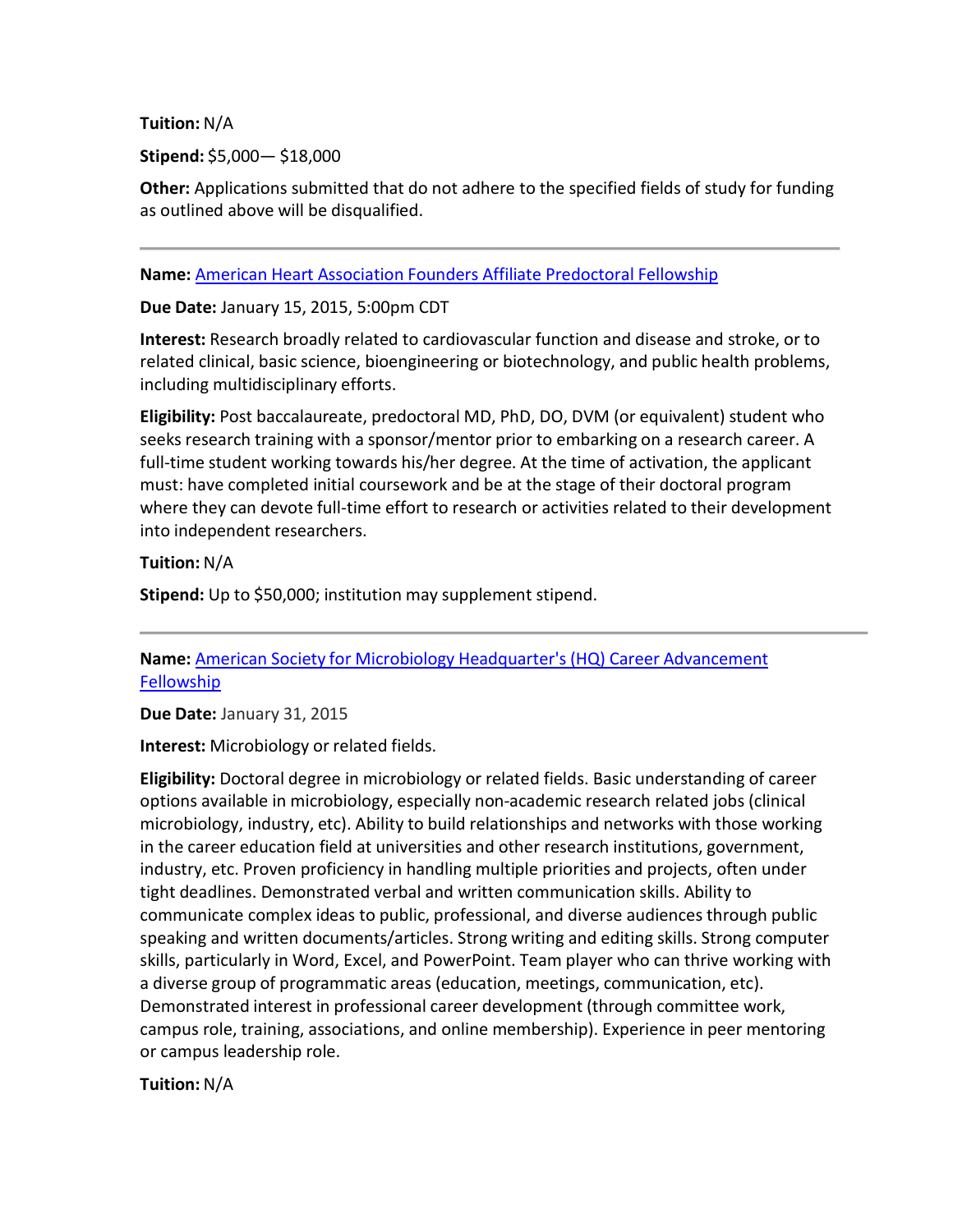**Stipend:** Undisclosed amount

**Name:** American Society for Microbiology Headquarter's (HQ) [Communications](http://www.asm.org/index.php/fellowships-2/24-education/postdoc-scientist/92720-communications-and-marketing-fellowship) And Marketing [Fellowship](http://www.asm.org/index.php/fellowships-2/24-education/postdoc-scientist/92720-communications-and-marketing-fellowship)

**Due Date:** Undisclosed, inquire with program administrator.

**Interest:** Microbiology, Communication, Marketing.

**Eligibility:** The ASM Fellow must have a PhD in microbiology or related fields, provide their CV, provide a personal statement, provide a list of volunteer experience, and provide two letters of reference. Candidates must have solid scientific credentials as evidenced from publications and presentations. Participation in ASM sponsored activities is desirable. Applicants should have experience in public outreach. A successful applicant will have demonstrated initiative and leadership by organizing either departmental or volunteer activities.

## **Tuition:** N/A

**Stipend:** \$25,000 6-month stipend, medical benefits, and a public transportation subsidy.

**Other:** The fellowship is for 6-consecutive months and are in residency at the ASM in Washington, DC.

**Name:** American Society for Microbiology [Headquarter's](https://www.asm.org/index.php/employment/career-connections/24-education/postdoc-scientist/93272-career-advancement-fellowship) (HQ) Professional Practice Industrial [Fellowship](https://www.asm.org/index.php/employment/career-connections/24-education/postdoc-scientist/93272-career-advancement-fellowship) Program

**Due Date:** January 31, 2015

**Interest:** Microbiology

**Eligibility:** Master or doctoral degree in microbiology or a life science, industrial or applied science work experience, ability to assimilate and summarize information from government regulations, ability to synthesize data, strong written and communication skills, excellent people skills, outgoing and self-motivated, experience drafting, deploying, and analyzing surveys a plus.

**Tuition:** N/A

**Stipend:** up to \$50,000 annual stipend.

**Name:** American Society for [Microbiology](http://www.asm.org/index.php/fellowships-2/25-education/students/164-asm-robert-d-watkins-graduate-research-fellowship) Robert D. Watkins Graduate Research Fellowship

**Due Date:** May 1

**Interest:** Microbiology

**Eligibility:** Eligible candidates must be from groups that have been determined by the applicant's institution to be underrepresented in the microbiological sciences. The ASM encourages institutions to identify individuals that have been historically underrepresented,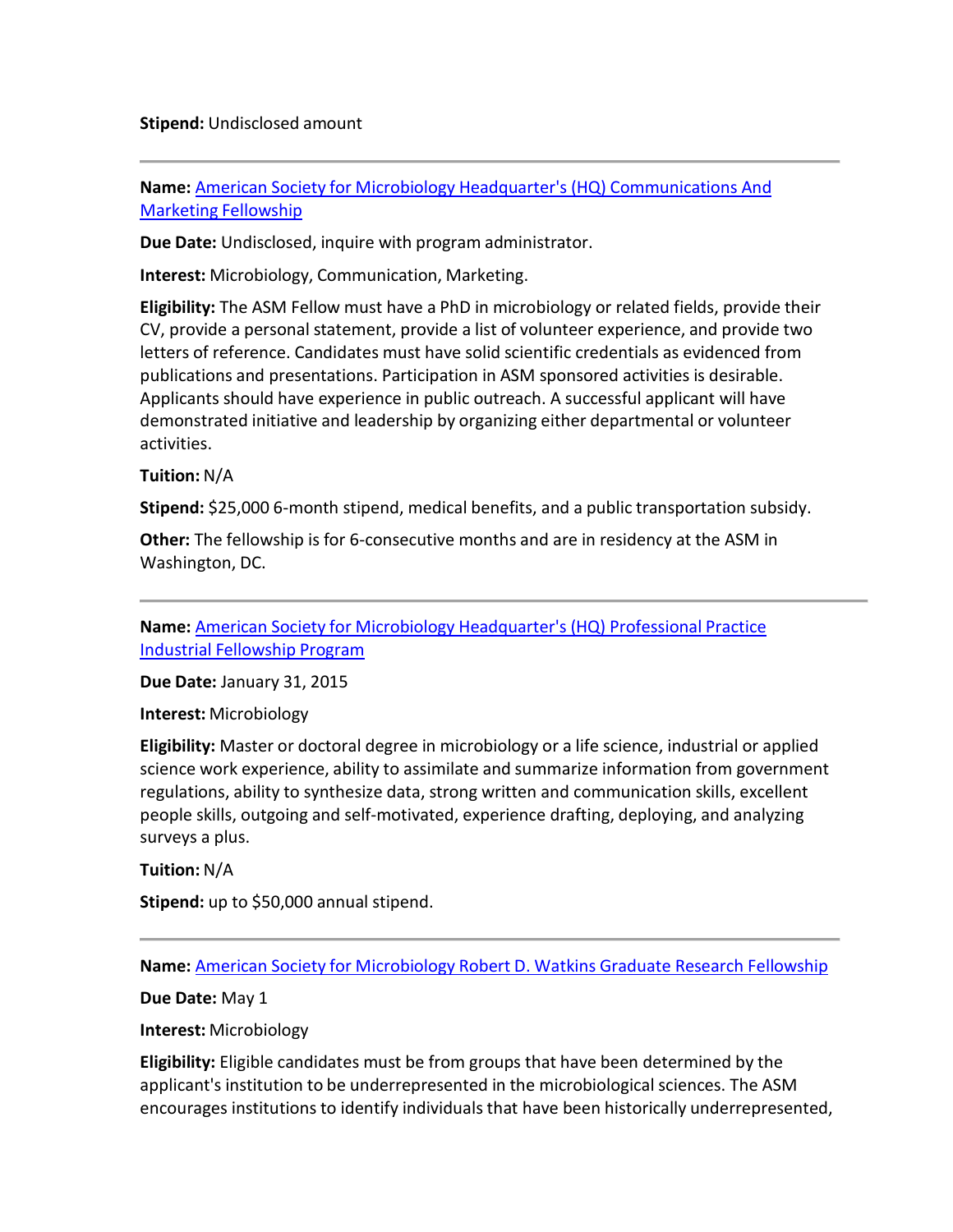and remain underrepresented today in the microbiological sciences nationally. These groups include African-Americans, Hispanics, Native Americans, Alaskan Natives, and Pacific Islanders. In addition, applicants must: be formally admitted to a doctoral program in the microbiological sciences in an accredited U.S. institution, have successfully completed the first year of the graduate program (first year graduate students cannot apply), have successfully completed all graduate coursework requirements for the doctoral degree by the date of activation of the fellowship, be a student member of ASM, be mentored by an ASM member, be a U.S. citizen or a permanent resident, not have funding OR have funding that will expire by the start date of the fellowship. This fellowship cannot run concurrently with other national fellowships from NIH, NSF, HHMI, etc.

**Tuition:** N/A

**Stipend:** \$63,000 (\$21,000 a year) for a three year period.

**Name:** American Society for [Microbiology](http://facultyprograms.org/index.php/stf-program/2014-2015-program-description) Science Teaching Fellowship Program

**Due Date:** September 12, 2015

**Interest:** Microbiology

**Eligibility:** A graduate student, postdoctoral fellow, or early-career scientist (a scientist who has completed his or her postdoctoral studies within the last three years), Studying, conducting research, or teaching in the microbiological and related sciences, An ASM student, postdoctoral, contributing, or premium member, Willing to commit time and resources to participate in program activities from October 2015 to January 2016, Interested in careers that have a substantial teaching component at a non-doctoral institution.

**Tuition:** N/A

**Stipend:** Undisclosed amount.

**Name:** APA [Dissertation](http://www.apa.org/about/awards/scidir-dissertre.aspx) Research Award

**Due Date:** September 15, 2015

**Interest:** Psychology

**Eligibility:** Applicants must be graduate students of psychology in good standing with their university, at a regionally accredited university or college located in the United States or Canada. Applicants must be enrolled full-time or working on their dissertation research for an equivalent of full-time enrollment regardless of actual registration status. Applicants must be student affiliates or associate members of the American Psychological Association. Students who are not affiliates must apply for affiliation when submitting materials for the Dissertation Research Award. All materials must be received by the Science Directorate in a single, complete package. The APA Student Affiliate membership form is available online. It can be submitted on the internet or printed and mailed to APA. If you submit the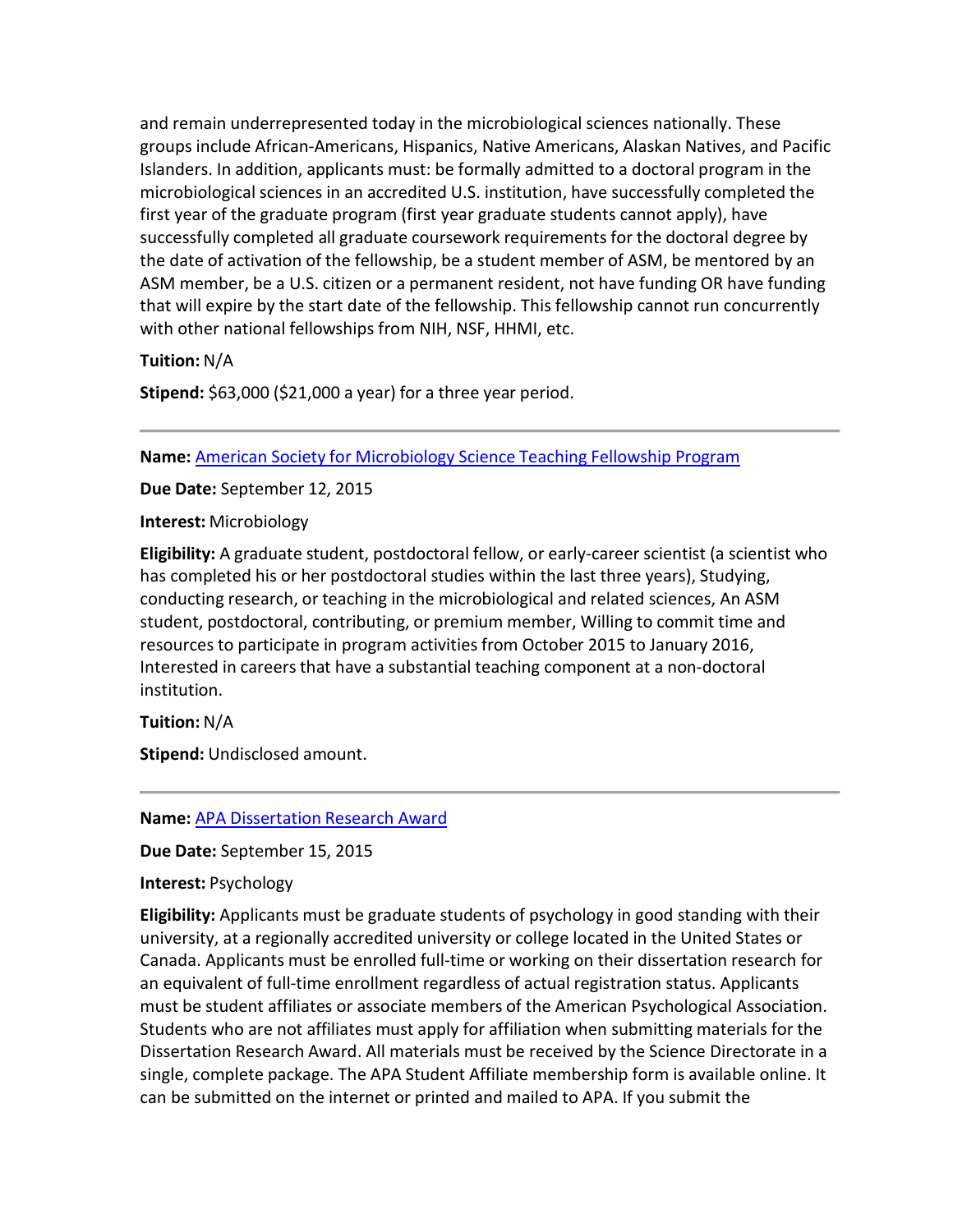application online, please print the confirmation page receipt and send a copy with your award application. If you print the application and mail it to APA, please include it with your award application.

Visit webpage for more information.

#### **Tuition:** N/A

**Stipend:** 30-40 grants of \$1,000 each, along with several larger grants of up to \$5,000.

#### **Name:** The [Boehringer](http://www.bifonds.de/fellowships-grants/phd-fellowships.html) Ingelheim Fonds PhD Fellowship

**Due Date:** One of the respective deadlines of each year (date as per postmark for the paper version): 1 February, 1 June, 1 October.

#### **Interest:** Biomedicine

**Eligibility:** European citizens working in Europe or overseas, and to non-European citizens pursuing their PhD project in Europe. Applicants should not be older than 27 years. The PhD project must be experimental, in the field of basic biomedical research and aimed at elucidating basic biological phenomena of human life and acquiring new scientific knowledge. Natural scientists should have been awarded their diploma, BSc, MSc or equivalent degree; physicians, veterinary surgeons and pharmacists should have passed their state examinations.

#### **Tuition:** N/A

**Stipend:** Varies. See [Conditions](http://www.bifonds.de/fellowships-grants/phd-fellowships/conditions.html) for more information.

**Other:** The basic monthly stipend amounts to 1,550 euros. In the United Kingdom, a further 700 euros, in the USA, Australia, Israel, Canada, and Denmark, a further 500 euros, in Switzerland, a further 1,300 euros, and in Austria, France, Germany, Ireland, Italy, the Netherlands, Spain and Sweden, a further 200 euros are added as a country-related premium.

**Name:** Canadian Federation of University women (CFUW) Margaret [McWilliams](http://www.cfuw.org/en-ca/fellowships/fellowshipsandawards.aspx) Pre-Doctoral [Fellowship](http://www.cfuw.org/en-ca/fellowships/fellowshipsandawards.aspx)

**Due Date:** November 7, 2015

**Interest:** Women

**Eligibility:** It is awarded to a woman who has completed at least one calendar year in a fulltime doctoral program and is enrolled in full-time studies in Canada or abroad at the time of application.

**Tuition:** N/A

**Stipend:** \$11,000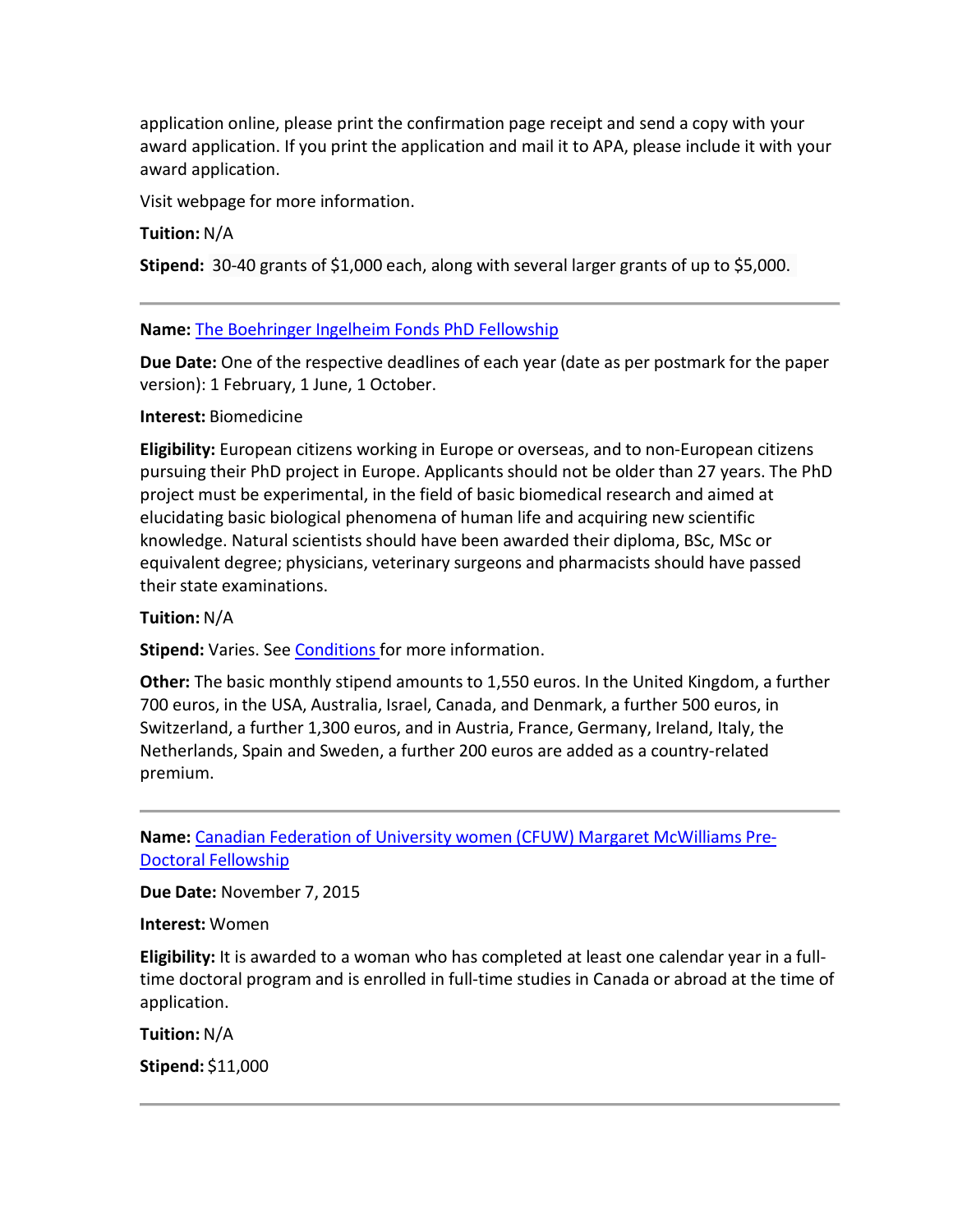## **Name:** Canadian [Institutes](https://www.researchnet-recherchenet.ca/rnr16/vwOpprtntyDtls.do?prog=2097&view=browseActive&progType=CIHR-5&type=EXACT&resultCount=25) of Health Research Doctoral Research Award

### **Due Date:** October 1, 2015

## **Interest:** International

**Eligibility:** The Nominated Principal Applicant must be a trainee. A primary supervisor must be identified on the application. An additional supervisor may be identified. The program is open to Canadian citizens and permanent residents of Canada at the time of application. Only students engaged in a full-time doctoral program that has a significant research component are eligible to apply. An eligible program of study must require that 75% of the students' time be devoted to research training. The research component must be a requirement for completion of the program, such as the completion of a thesis, a major research project, a dissertation, a scholarly publication, a presentation and/or an exhibit that is merit/expert reviewed at the institutional level. Doctoral programs that are based only on course work are not eligible. Joint doctoral programs with a professional degree (eg MD/PhD, MBA/PhD, DVM/PhD, etc) and clinically-oriented doctoral programs (eg PhD in Clinical Psychology) are eligible if they have a significant research component as described above. For the purposes of eligibility assessment, the health professional degree portion of the combined degree program will not be counted as graduate study. The maximum duration of award funding from all federal sources to undertake graduate studies is four years, including at the Master's level. Individuals who hold or have held a doctoral award from a federal source for a term of three years are not eligible to apply. As of the application deadline, all candidates must have completed a minimum of 12 months of graduate study at the Master's or doctoral level.

## **Tuition:** N/A

**Stipend:** Trainee stipend: \$30,000 per annum. Research allowance: \$5,000 per annum.

**Name:** Canadian [Institutes](https://www.researchnet-recherchenet.ca/rnr16/vwOpprtntyDtls.do?prog=2187&view=browseActive&progType=CIHR-9&type=EXACT&resultCount=25) of Health Research Dr. James Rossiter Master's of Public Health (MPH) [Practicum](https://www.researchnet-recherchenet.ca/rnr16/vwOpprtntyDtls.do?prog=2187&view=browseActive&progType=CIHR-9&type=EXACT&resultCount=25) Award Program

**Due Date:** February 17, 2015

### **Interest:** Public Health

**Eligibility:** Eligibility criteria for all CIHR research funding programs apply. The business office of the institution of an eligible Nominated Principal Applicant generally administers CIHR funds. Refer to the individual eligibility requirements regarding the eligibility requirements for individuals and institutions. Please note that the purpose of this funding opportunity is to fund institutions that offer MPH programs; the institution determines how practicum support will be distributed to its students. This application process is only for institutions that have not already been deemed eligible for this competition. Institutions previously deemed eligible will be contacted by CIHR and asked to submit their most recent MPH enrolment number to the CIHR Program Delivery Coordinator listed below, for voucher allocation determinations. Students/ candidates interested in this practicum award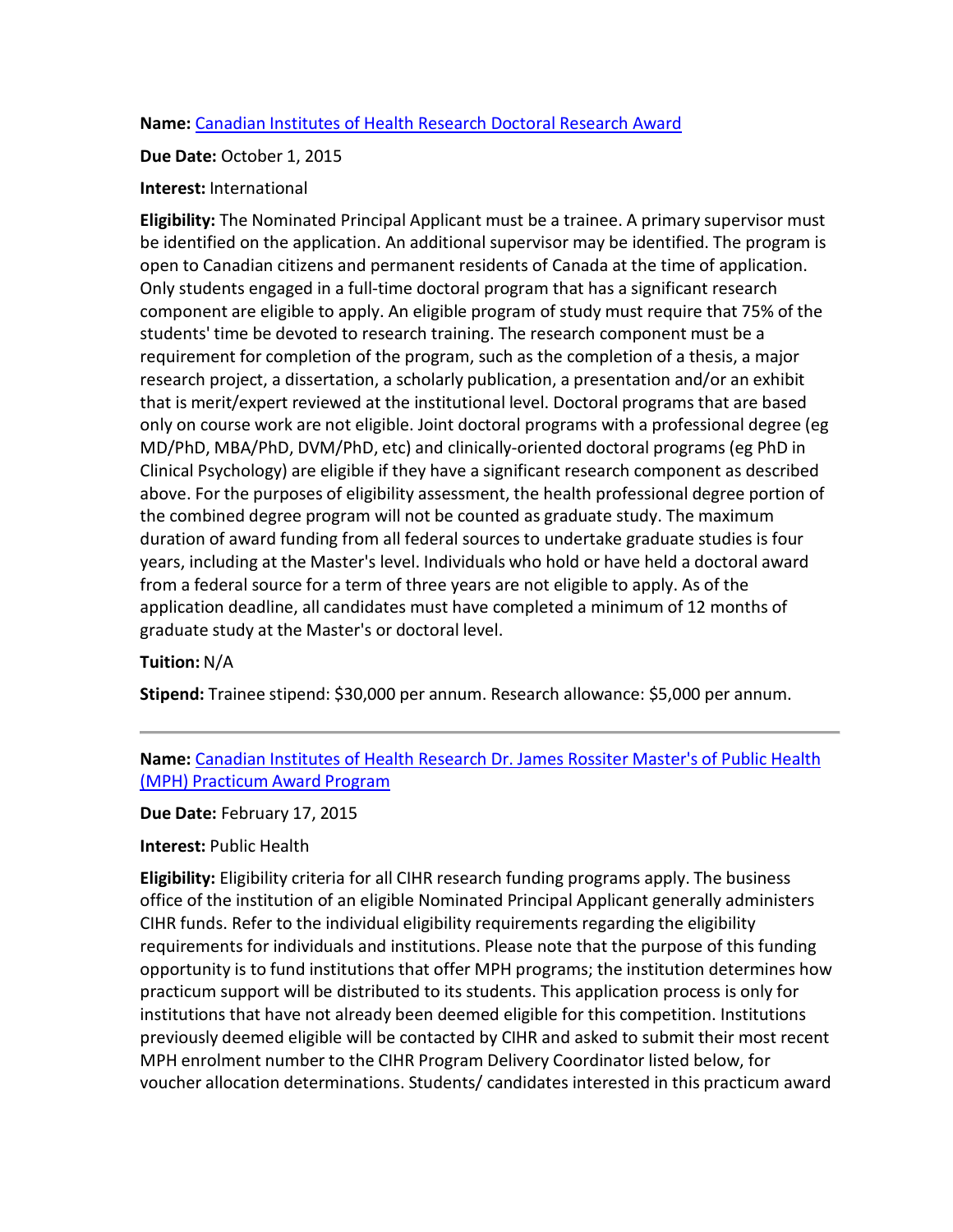should contact the appropriate university Dean or MPH Program Director at their institution.

## **Tuition:** N/A

**Stipend:** The maximum amount per practicum award is \$5,600 for up to one year.

**Name:** Epilepsy Foundation [Predoctoral](http://www.epilepsy.com/accelerating-new-therapies/our-research-program/grant-and-fellowship-opportunities) Research Training Fellowship

**Due Date:** August 22, 2015, 5:00pm EST

### **Interest:** Epilepsy

**Eligibility:** Be matriculating in a full-time doctoral (PhD) program with an academic career focus. Areas of interest considered include, but are not limited to neuroscience, physiology, pharmacology, psychology, biochemistry, genetics, nursing, or pharmacy; Have a defined dissertation research project; Have a qualified preceptor with expertise to supervise and provide guidance on the aspects of the research related to epilepsy; Have access to institutional resources to conduct the proposed research project. Not have previously been awarded an Epilepsy Foundation Pre-Doctoral Research Training Fellowship.

## **Tuition:** N/A

**Stipend:** Up to \$20,000 (\$19,000 for stipend and \$1,000 to support travel to attend the annual meeting of the American Epilepsy Society).

**Name:** Ford Foundation [Pre-Doctoral](http://sites.nationalacademies.org/PGA/FordFellowships/PGA_047958) Fellowship for Minorities

**Due Date:** November 19, 2015

### **Interest:** Minority

**Eligibility:** All citizens, nationals, and permanent residents (holders of a Permanent Resident Card) of the United States, and individuals granted deferred action status under the Deferred Action for Childhood Arrivals Program, regardless of race, national origin, religion, gender, age, disability, or sexual orientation, Individuals with evidence of superior academic achievement (such as grade point average, class rank, honors or other designations), Individuals committed to a career in teaching and research at the college or university level, Individuals enrolled in or planning to enroll in an eligible research-based (dissertationrequired), program leading to a PhD or ScD degree at a non-proprietary (not for profit) US educational institution, Individuals who require a minimum of three years study to complete their PhD/ScD degree as of the 2015 fall semester, and Individuals who have not earned a doctoral degree at any time, in any field.

## **Tuition:** N/A

**Stipend:** Annual stipend: \$24,000.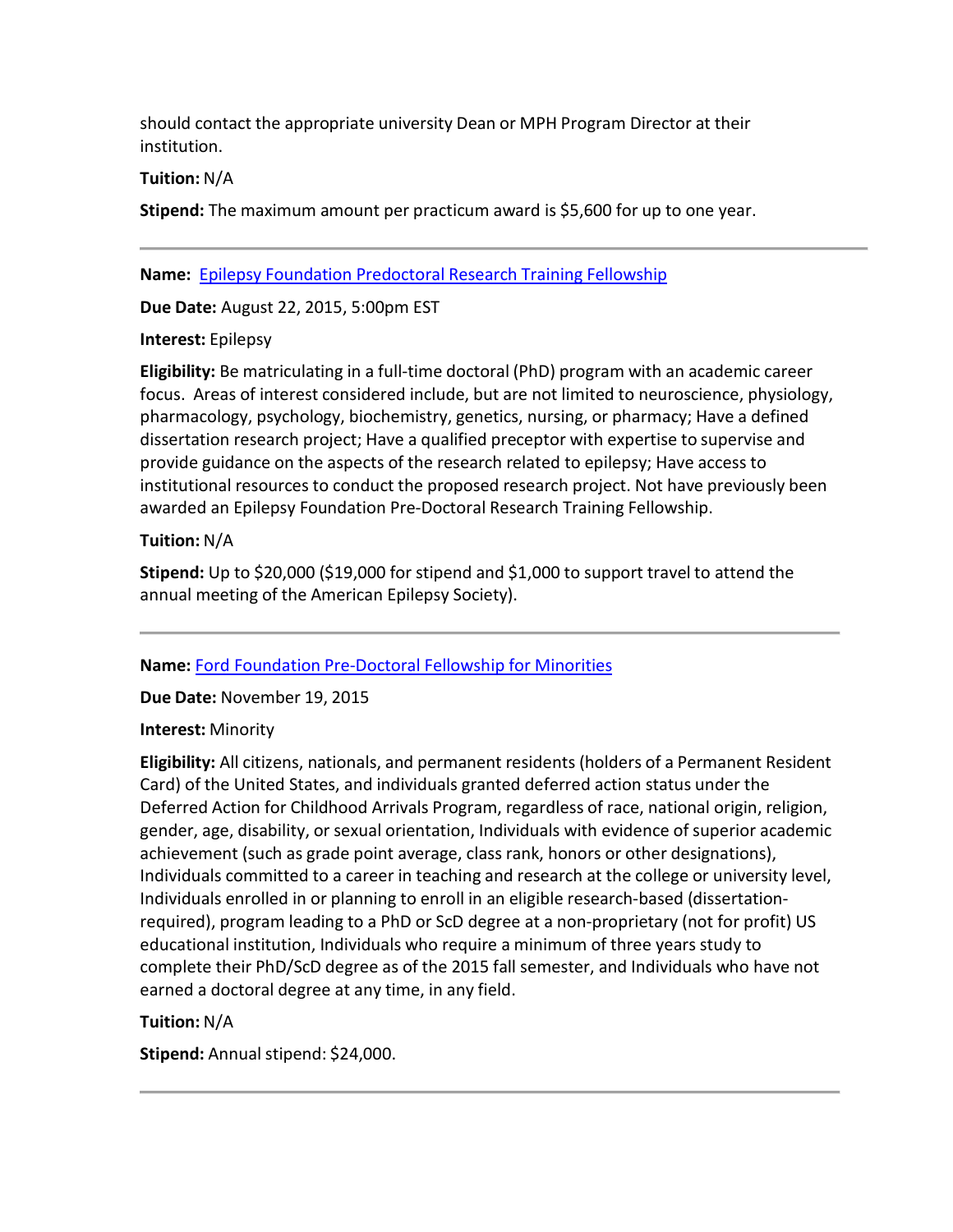#### **Name:** Harvey Fellows [Program](http://msfdn.org/harveyfellows/fellows/)

**Due Date:** November 1

#### **Interest:** Christian

**Eligibility:** All persons receiving support from the Mustard Seed Foundation must demonstrate personal faith in Jesus Christ and desire to serve and witness in his name. The Lausanne Covenant best articulates the theological vision of the Mustard Seed Foundation. All applicants must either affirm the Lausanne Covenant as an expression of their faith and theological understanding; OR submit a statement in their application articulating how their theological understanding differs from the Covenant. In addition, the Foundation expects to see a strong correlation between a successful applicant and involvement in his/her local church. An individual must be enrolled in or have applied to a full-time graduate program. The Harvey Fellowship is not awarded to individuals pursuing undergraduate degrees, postdoctorate or non-degree programs, or part-time studies. An individual must be able to demonstrate that their intended vocational field has a significant impact on society, and yet appears to be underrepresented by Christians. We understand that these fields may vary in different countries or contexts as applicants come from and are planning to work in different countries around the world. Therefore the applicant is responsible to make a strong case for the strategic nature and underrepresentation of Christians in the field or context in their application.

**Tuition:** N/A

**Stipend:** \$12,000

**Other:** Stipends may be renewed for up to two additional years.

**Name:** Hertz [Foundation](http://www.hertzfoundation.org/dx/awards/award.aspx?d=2) Graduate Fellowship Award

**Due Date:** Fall 2015

**Interest:** Uncategorized

**Eligibility:** Eligible applicants for Hertz Fellowships must be students of the applied physical, biological and engineering sciences who are citizens or permanent residents of the United States of America, and who are willing to morally commit to make their skills available to the United States in time of national emergency (see the Moral [Commitment](http://www.hertzfoundation.org/dx/fellowships/commitment.aspx) section).

**Tuition:** Full tuition equivalent.

**Stipend:** \$32,000/9-month personal stipend.

**Other:** Renewable for up to 5 years.

**Name:** Howard Hughes Medical Institute Gilliam [Fellowships](http://www.hhmi.org/programs/gilliam-fellowships-for-advanced-study) for Advanced Study

**Due Date:** February 5, 2015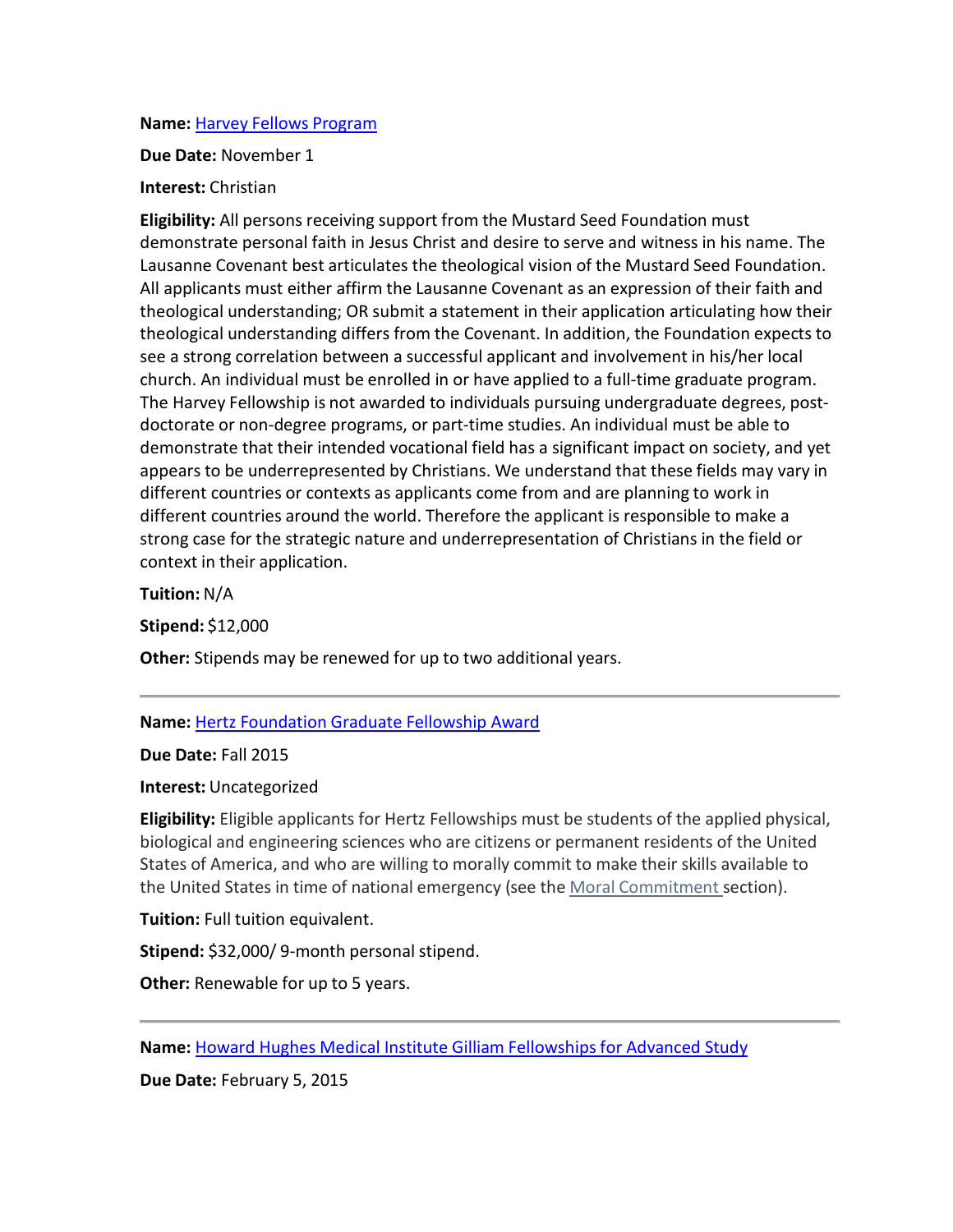#### **Interest:** Uncategorized

**Eligibility:** Past participants in the HHMI Exceptional Research Opportunities Program (EXROP); must be graduating seniors or recent baccalaureate recipients (within two years) who have completed no more than one year of PhD training. No citizenship requirement.

**Tuition:** Supports years three, four, and five of a PhD program.

**Stipend:** \$43,000

**Name:** Josephine de Karman [Fellowship](http://www.dekarman.org/qualifications/) Trust

**Due Date:** Midnight, January 31, 2015

**Interest:** Uncategorized

**Eligibility:** DeKarman fellowships are open to students in any discipline, including international students, who are currently enrolled in a university or college located within the United States. Only candidates for the PhD who will defend their dissertation in or about June 2016 and undergraduates entering their senior year (will receive bachelor's degree in June 2016) are eligible for consideration. Postdoctoral and master's degree students are not eligible for consideration. Special consideration will be given to applicants in the Humanities. To qualify for a 2015-2016 fellowship you must be currently enrolled at a US university and either be a senior undergraduate student (will receive Bachelor's Degree in June 2016) or be in the final year of a PhD program (will defend dissertation in June 2016). Master's degree students and postdoctoral scholars do not qualify for the fellowship.

**Tuition:** N/A

**Stipend:** \$22,000 for graduate students.

**Other:** Approximately eight (8) fellowships.

**Name:** Paul and Daisy Soros [Fellowships](http://www.pdsoros.org/) for New Americans

**Due Date:** November 1, 2015

**Interest:** Uncategorized

**Eligibility:** A New American is an individual who (1) is a resident alien; i.e., holds a Green Card, or, (2) has been naturalized as a U.S. citizen, or (3) is the child of two parents who are both naturalized citizens. The applicant must either have a bachelor's degree or be in her/his final year of undergraduate study. To be eligible you must not be older than thirty years of age as of November 1. The Trustees strongly encourage applications from candidates who have not yet begun their graduate studies, but full consideration will be given to candidates in the first or second years of graduate studies in their current program.

**Tuition:** One-half the tuition cost of the U.S. graduate program attended by the Fellow (up to a maximum of \$16,000 per academic year).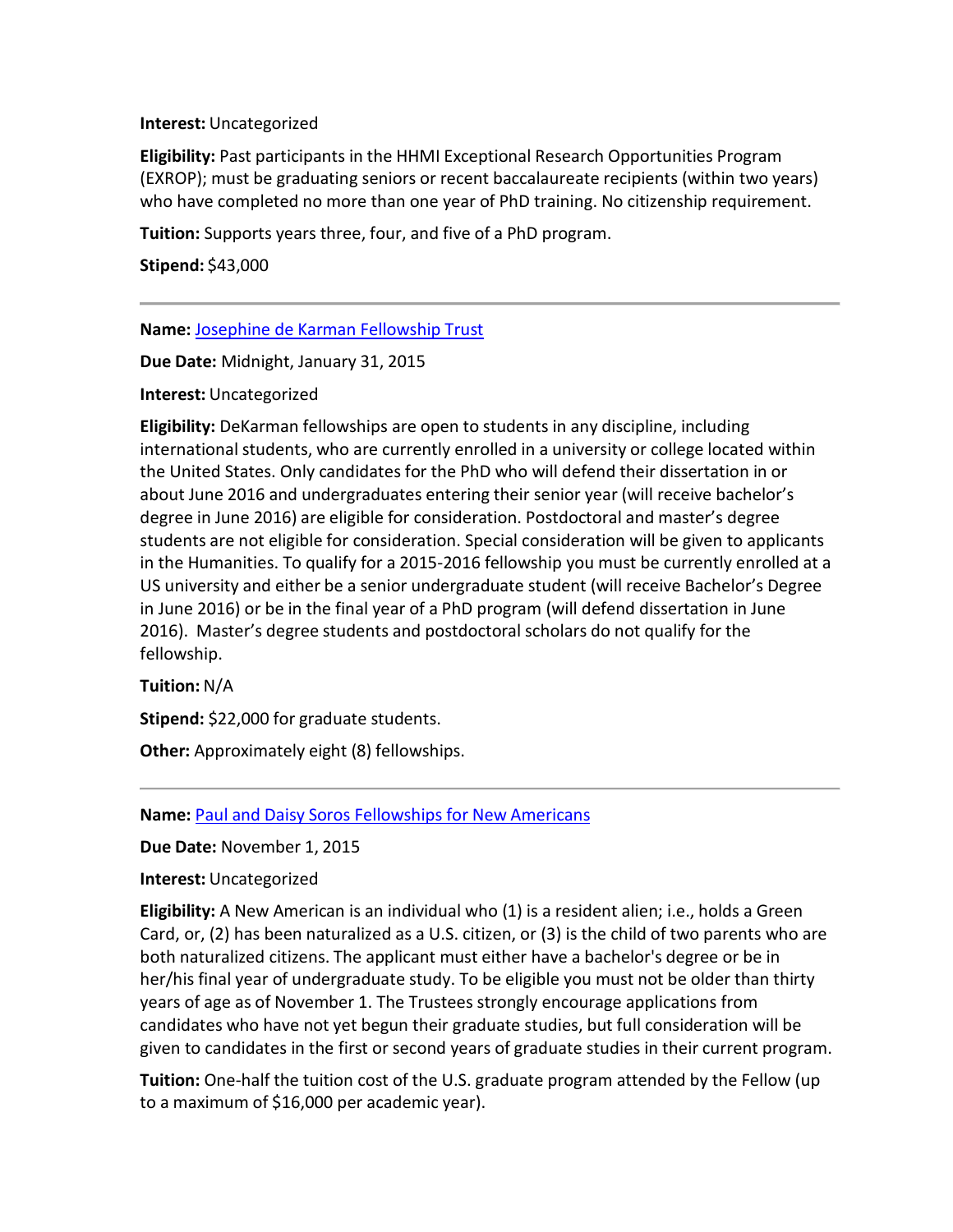**Stipend:** Up to \$25,000 in maintenance grants and up to \$20,000 in tuition and fees or 50% of required tuition and fees/year.

**Name:** [Pharmaceutical](http://www.phrmafoundation.org/2015-awards/pre-doctoral-fellowship-awards/pharmacology-toxicology/) Research and Manufacturers of America Foundation (PhRMA): Predoctoral Fellowships for Training in [Pharmacology](http://www.phrmafoundation.org/2015-awards/pre-doctoral-fellowship-awards/pharmacology-toxicology/) and Toxicology

**Due Date:** September 1, 2015

**Interest:** Pharmacology/toxicology

**Eligibility:** Applications must be submitted by an accredited U.S. college or university. Because of high demand for this fellowship, the PhRMA Foundation will accept only one application per academic institution. Applicants must be full-time, in-residence pharmacology or toxicology students enrolled in U.S. schools of medicine, pharmacy, dentistry, or veterinary medicine. Eligible candidates will have completed most of their prethesis requirements (at least two years of study) and be engaged in thesis research as Ph.D. candidates by the time the award is activated. All applicants must be U.S. citizens or permanent residents. The university is responsible for selecting its proposed candidate. Exceptions may be considered for institutions with multiple campuses. Highest priority will be given to applications for research that encompasses the award's aims. The pharmacology/toxicology research and teaching mission of the unit awarding the degree must be part of a core mission displayed on its website. An individual may not simultaneously hold or interrupt any other fellowship providing stipend support while the PhRMA Foundation fellowship is active.

**Tuition:** Does not provide subsidies for tuition.

**Stipend:** \$20,000 in stipend support per year for one or two years.

## **Name:** Porter Physiology [Development](http://www.the-aps.org/mm/Education/Minority-Program/Educational-Projects/Porter-Physiology-Development-Fellowship/About-the-Porter-Fellowship) Fellowship

**Due Date:** January 15

## **Interest:** Physiology

**Eligibility:** Porter Physiology Development Fellowships are open to underrepresented racial and ethnic minority applicants who are obtaining their degree at a US Institution and are citizens or permanent residents of the United States or its territories. The applicant must have been accepted into or is currently in a graduate program in physiology at the time of the application. The applicant must also be a student member of the APS or have an application in process. Note: The APS does not currently offer scholarships.

## **Tuition:** N/A

**Stipend:** Annual stipends under the Porter Physiology Development Fellowship Program are \$28,300. There is no dependency allowance. No tuition or fees will be paid by the Porter Program on behalf of the fellow since the Committee believes that graduate scholarships and other educational allowances are available at most institutions. In addition, funds for